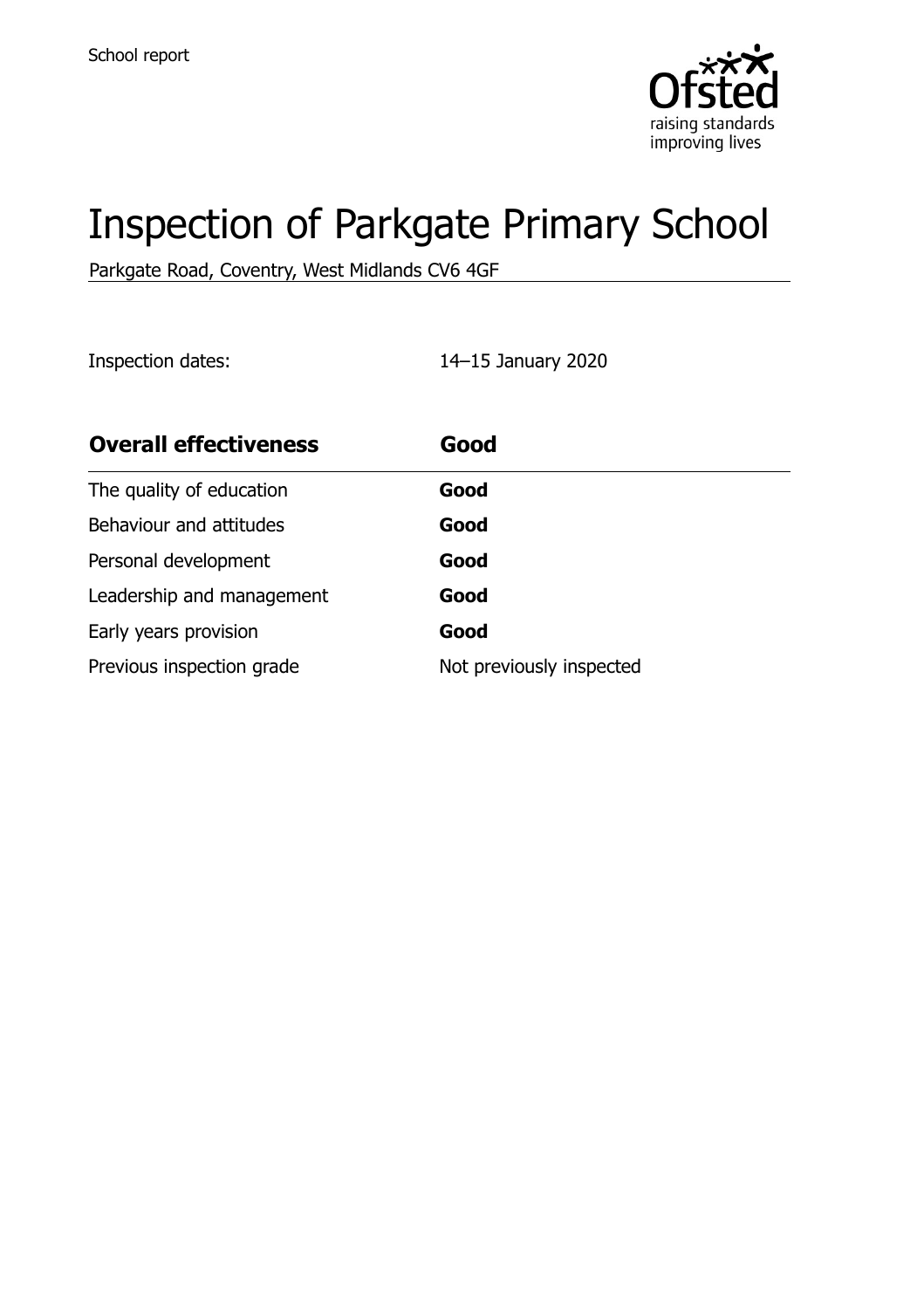

### **What is it like to attend this school?**

Pupils' well-being and care are at the heart of Parkgate School. Leaders have created a truly inclusive school. They have high ambitions for every pupil and want them to be the best they can be. Children at this school are a delight. They are courteous, welcoming and friendly. They enjoy learning and coming to school. There are warm and respectful relationships between teachers and pupils.

Pupils' behaviour is good. They often work hard and aim to do well. Lessons are calm and orderly. Pupils play well together at playtime. Bullying incidents are rare and pupils have every confidence in their teachers to sort any that might occur. Pupils are safe and feel safe. They have a good understanding of how to keep themselves safe in a variety of situations. Leaders place great emphasis on pupils' mental well-being. The school's 'Overcoming Barriers' team and a clinical psychologist offer support and guidance to anyone who may be struggling.

Pupils benefit from an extensive range of activities that develop their personal interests. The many activities include trips, visits, residential trips and after-school clubs. Pupils speak with passion about their trips to the Think Tank and Weston-Super-Mare, for example.

#### **What does the school do well and what does it need to do better?**

Leaders have created an ambitious curriculum that offers a wide range of subjects for pupils to study. Most lessons are well planned and sequenced to ensure that pupils know more and develop good skills in each subject. Some subjects, such as geography and history, are taught as part of a themed cross-curricular curriculum. In these subjects, pupils do not have enough opportunities to embed the subjectspecific learning over time. Leaders recognise this, and new curriculum plans are being developed to address this.

Pupils achieve well when subject plans allow for sufficient time and are well sequenced. This is the case in mathematics, physical education and personal, social and health education (PSHE). Teachers plan interesting lessons. Plans set out clearly what pupils should learn over time. Pupils remember their learning and apply this in later work.

Leaders have prioritised reading. Pupils enjoy daily story time and enjoy reading. Pupils choose from many interesting and exciting texts in the new library. The plans for the teaching of reading are sequenced to focus on developing pupils' phonics abilities. Most staff spot pupils who may need extra help. Interventions are swift and ensure that pupils catch up quickly.

Leaders ensure that the provision for pupils with special educational needs and/or disabilities (SEND) is at the right level to help pupils to be successful. Adults spot when these pupils fall behind and give targeted support to help them catch up. The inclusion manager knows pupils with SEND well and has regular conversations with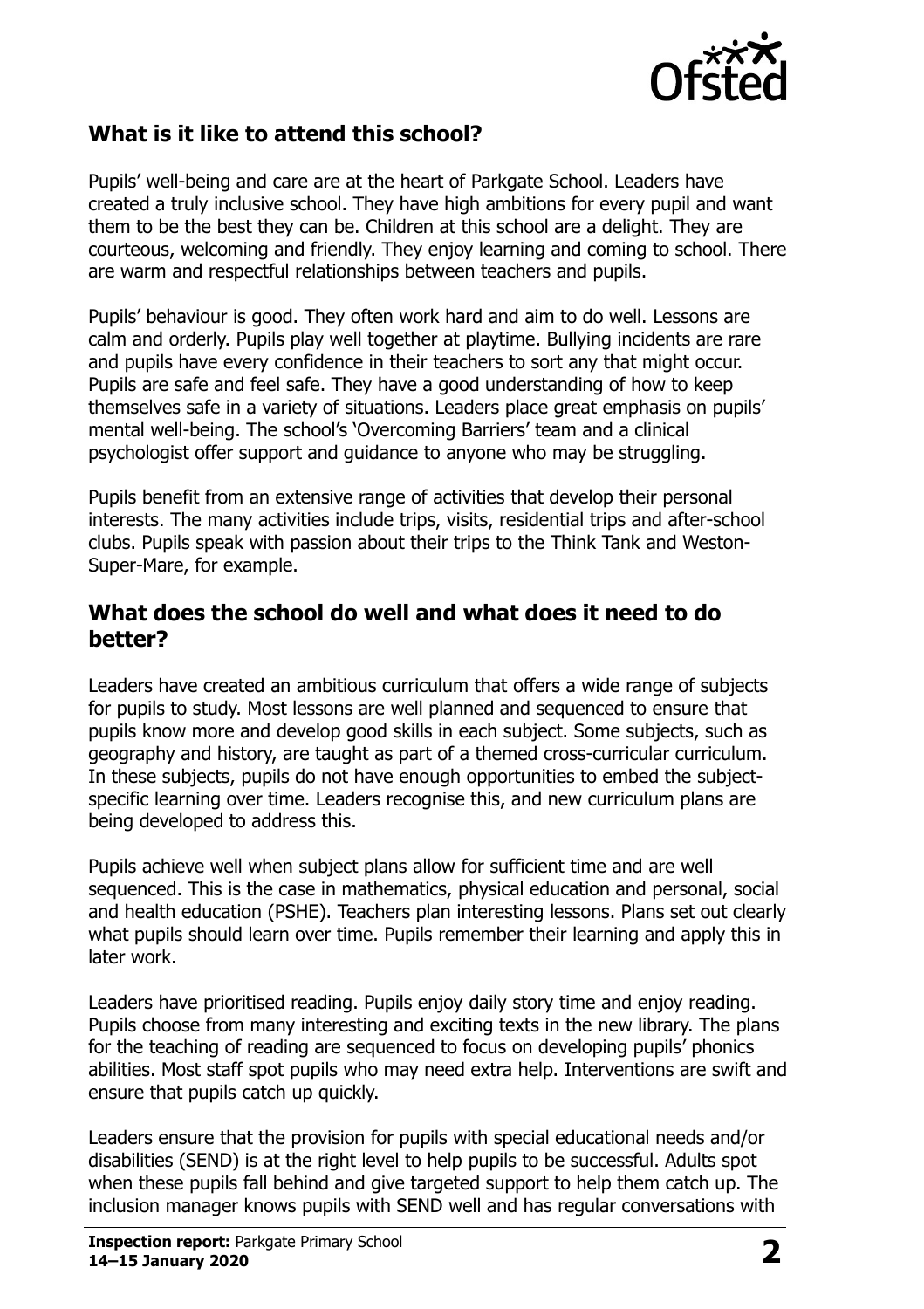

teachers to check how well pupils are doing. In some lessons, teachers do not routinely provide the appropriate support for pupils with SEND. When this happens, pupils can become disengaged in their learning.

Nursery and Reception children settle well in school. Children feel safe and happy. They enjoy learning and playing in the classrooms and in the excellent outside spaces. Children learn about the link between letters and sounds as soon as they start school. Staff help children to have the skills they need to begin early reading. Children are curious and enjoy their language-rich environment. Adults model language well to children, which helps them to develop strong communication skills. Staff regularly check on children's progress. They quickly spot children who need extra help and support them to catch up. Children make good progress.

Pupils' personal development is promoted very well. The PSHE curriculum provides pupils with varied learning opportunities. For example, pupils learned about mental well-being and what it means to be a citizen in Britain today. Pupils told us that PSHE lessons help them to learn about themselves and others. They understand about different faiths and cultures. Pupils are well prepared for life in modern Britain.

Leaders, including governors and the trust, know their school well. They work together to drive up standards at the school. All have a clear passion for providing a strong quality of education. Senior leaders regularly review their own practices and seek outside reviews and support. Leaders work effectively to address any shortcomings they spot. The trust has worked well in addressing staffing issues and now the school has a stable body of staff. All staff are proud to work at the school. They believe that leaders care about their workload and make decisions with staff's well-being in mind. Parents and carers are supportive and complimentary about school leaders.

#### **Safeguarding**

The arrangements for safeguarding are effective.

All staff understand that keeping pupils safe is their top priority. Teachers know what to do if they have any concerns about a pupil. Teachers report concerns, however minor, to the specially trained safeguarding team. Staff know their pupils well and use this information to ensure that pupils are safe.

Leaders have ensured that all safeguarding arrangements are fit for purpose. They complete appropriate employment checks and keep accurate records. Staff follow up any concerns with outside agencies, such as social services. The school's Overcoming Barriers team ensures that pupils and families receive the support they need.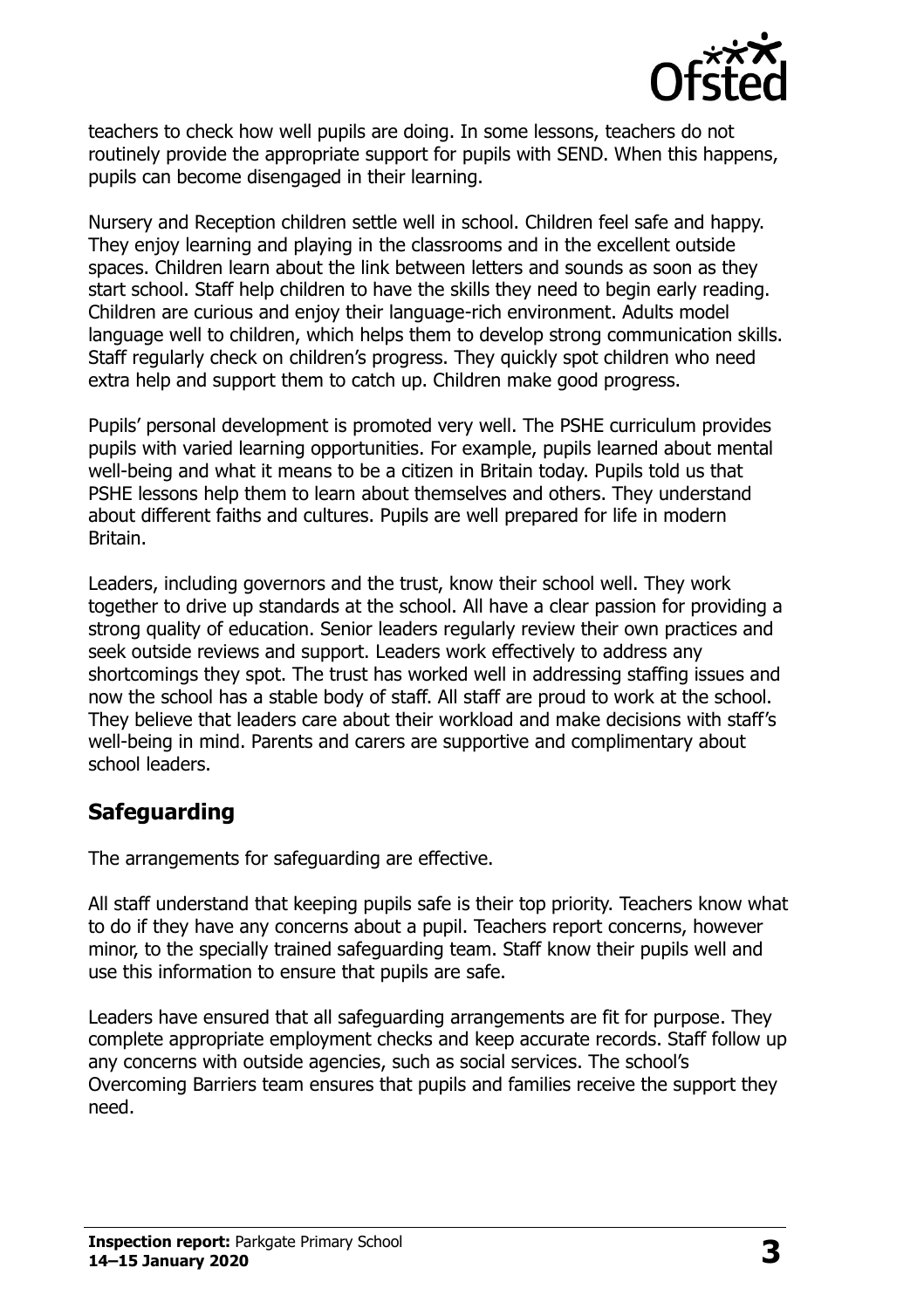

## **What does the school need to do to improve?**

## **(Information for the school and appropriate authority)**

- The curriculum for some foundation subjects, such as geography and history, is not as well sequenced as it could be. They are part of a themed curriculum which is not effectively planned to provide pupils with enough time to learn the subjectspecific content in sufficient depth. Therefore, many pupils struggle to remember their learning over time. Leaders need to ensure that pupils have sufficient time to learn the subject content in depth.
- $\blacksquare$  In some lessons, pupils with SEND do not routinely receive the support they need. This is because there remain some inconsistencies in the quality of teaching and support for pupils with SEND. Leaders need to ensure that all staff receive the appropriate training to effectively support pupils with SEND in their lessons so that pupils learn well.

#### **How can I feed back my views?**

You can use [Ofsted Parent View](http://parentview.ofsted.gov.uk/) to give Ofsted your opinion on your child's school, or to find out what other parents and carers think. We use Ofsted Parent View information when deciding which schools to inspect, when to inspect them and as part of their inspection.

The Department for Education has further quidance on how to complain about a school.

If you are the provider and you are not happy with the inspection or the report, you can [complain to Ofsted.](http://www.gov.uk/complain-ofsted-report)

#### **Further information**

You can search for [published performance information](http://www.compare-school-performance.service.gov.uk/) about the school.

In the report, '[disadvantaged pupils](http://www.gov.uk/guidance/pupil-premium-information-for-schools-and-alternative-provision-settings)' refers to those pupils who attract government pupil premium funding: pupils claiming free school meals at any point in the last six years and pupils in care or who left care through adoption or another formal route.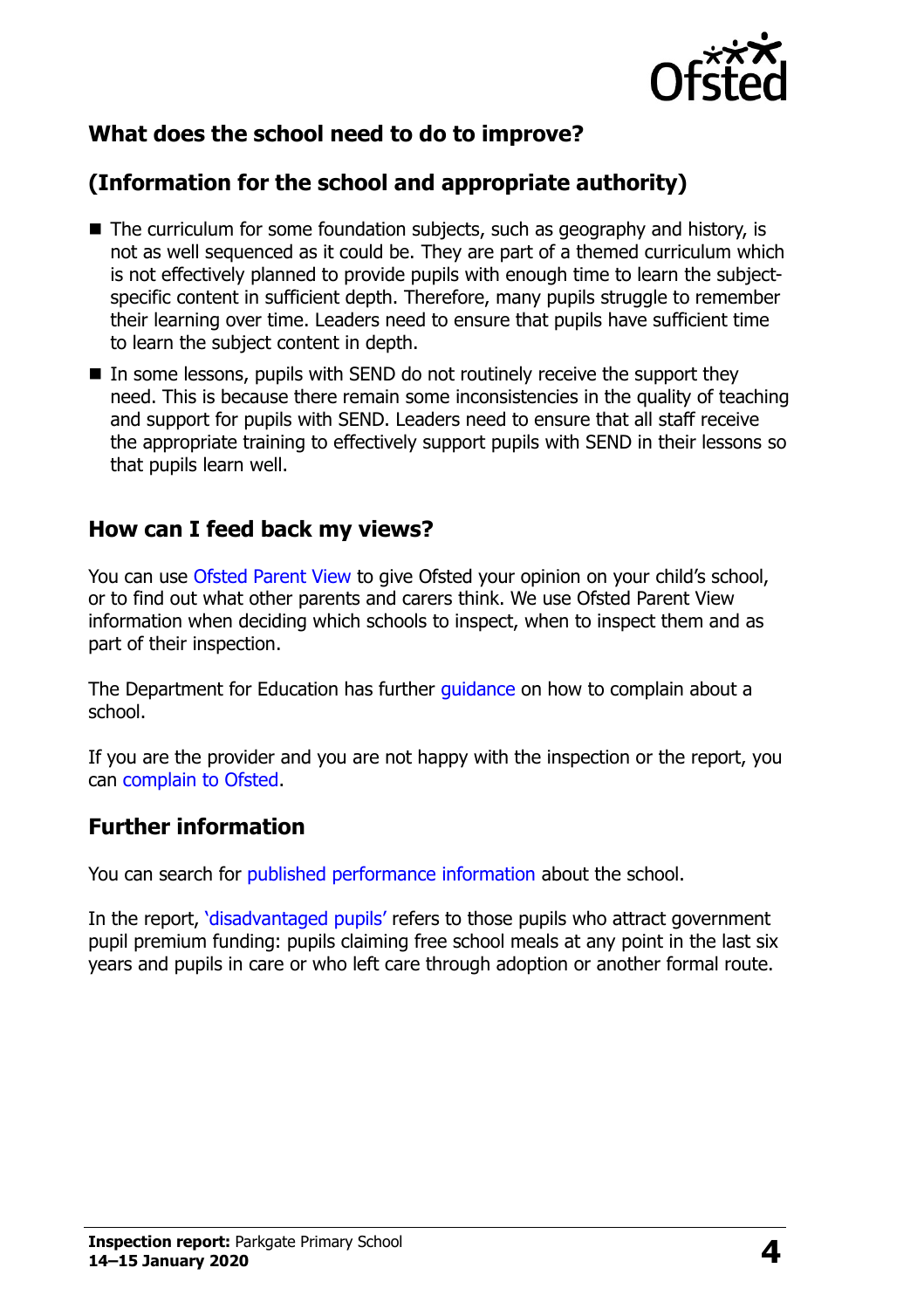

## **School details**

| Unique reference number             | 143779                        |
|-------------------------------------|-------------------------------|
| <b>Local authority</b>              | Coventry                      |
| <b>Inspection number</b>            | 10132954                      |
| <b>Type of school</b>               | Primary                       |
| <b>School category</b>              | Academy                       |
| Age range of pupils                 | 3 to 11                       |
| <b>Gender of pupils</b>             | Mixed                         |
| Number of pupils on the school roll | 714                           |
| <b>Appropriate authority</b>        | Board of trustees             |
| <b>Chair of trust</b>               | <b>Anthony Fitzpatrick</b>    |
| <b>Headteacher</b>                  | Zoe Richards                  |
| Website                             | www.parkgate-coventry.org.uk/ |
| Date of previous inspection         | Not previously inspected      |

## **Information about this school**

- The school converted to become an academy on 1 February 2017. When its predecessor school, Parkgate Primary School, was last inspected by Ofsted, it was judged to be good.
- The school is a member of The Futures Trust, a multi-academy trust.
- There are no pupils in alternative provision.

## **Information about this inspection**

We carried out this inspection under section 5 of the Education Act 2005.

- We met with the headteacher, the deputy headteacher, the special educational needs coordinator, the inclusion manager and a range of subject coordinators and teachers. I met with members of the local governing board, including the chair, the chief executive officer of the trust and a member of the local authority. I held a telephone conversation with the school's external improvement consultant, who is also a trustee.
- We scrutinised the school's safeguarding arrangements and documentation, including the single central record. We met with the designated safeguarding lead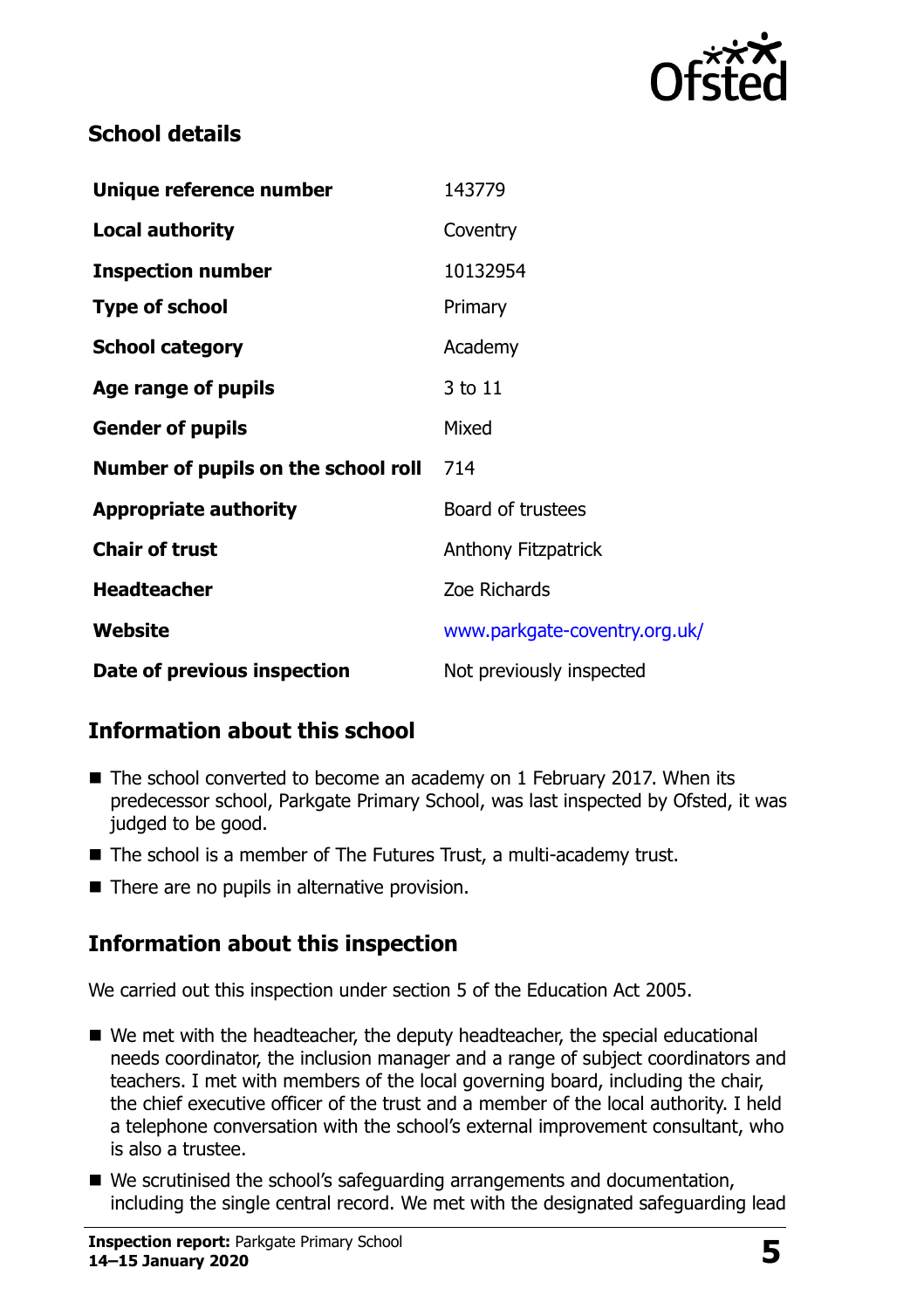

and leader of the Overcoming Barriers team. We spoke with staff and pupils about safeguarding.

- We visited the school's early years provision.
- We completed various inspection activities to gather evidence about the quality of education. There was a focus on reading, mathematics, English, history, PSHE, languages and geography. This included lesson visits, looking at pupils' work and discussions with teachers and pupils about their learning. Other subjects were also considered as part of the inspection.
- We observed pupils' behaviour during lessons and at breaktime and lunchtime. We gathered many pupils' views about the school.
- We listened to pupils read.
- We considered 43 responses from staff to the Ofsted staff survey and 46 parent responses to Ofsted's Parent View questionnaire, as well as 43 free-text responses.

#### **Inspection team**

| Bianka Zemke, lead inspector | Her Majesty's Inspector |
|------------------------------|-------------------------|
| Michael Appleby              | Ofsted Inspector        |
| Vanessa Payne                | Ofsted Inspector        |
| Susan Helps                  | Ofsted Inspector        |